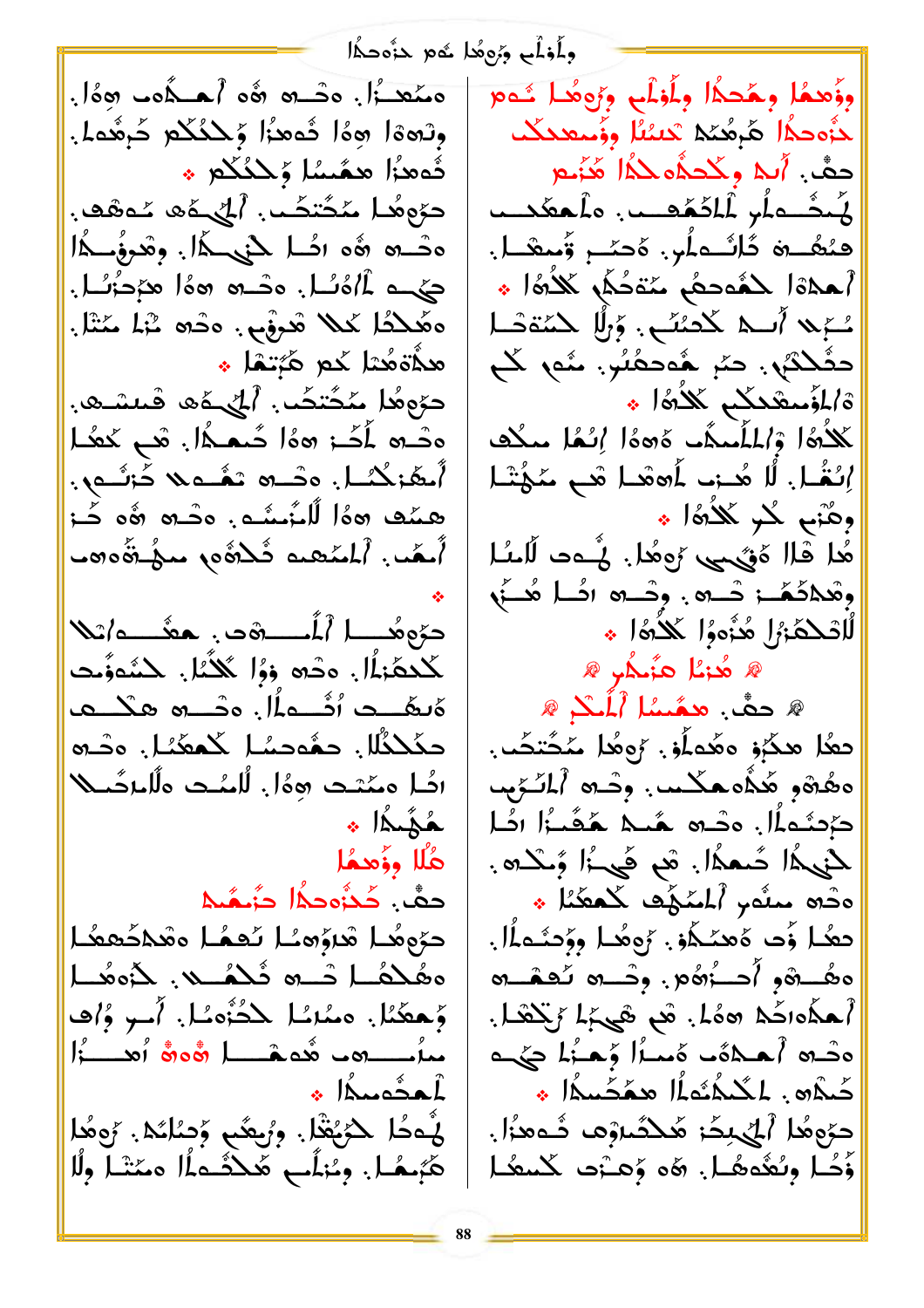وأُفِلُو وُرُوهُا هُو حزَّەحدًا

هُوَحِفُنُــا وَتَــــرَه كُودُهُـــا وْلِي هُــوحفُنُو لَا هُـــرِوْوِ كُـــةَ كَنُفَـهُــا مُعَمَّا الله عنه هنَّنُرُّا وِكْكَا حقُّ: عُلَّا ورُوْها وِڤُدكْسوم وأَوُمعُداْل لْأَمِنْـا وَجِجْـا وثكفِّف: وثعنْسا مَتْسا وَحِكْكُم هُ حِسُل \* تَعُمْد دُكْمُهِ هُٰٓا كُلِّ حَبْ هَٰذَا ل ﻼَﻣُﺪُڪِﺎ, وَڪَﺴـُزُ| هُڪُــا وُﻣـُــُزْ|, هُعَكُم مْلَهُ فَكْسُوهِ هُءَدْمًا ﴾ أُه وهُزكُحكُره نُهرُّنل. هڤـرِڙَا وكُـــرَّا همُعمَى لُهُ . حُمْى لا شَبْ تَتَمُدْلَ. مَّاحُوذُ مِن الْحُمْلُ هَزْهُمْ اهْوَصُبْلُ كُمْ \*<br>هَيْنُو تَعْكُمْ حَجَّيْهَا. ةَ هَكْعُلْ صَبْحَ كَبِئًا. دَكْتُلاً وِهَندًا ثَلاَكْتُو هَكْتُم كَالمْؤْه نُورًا لَكُو \* مُلا وتحكا حقٌّ. إِنَّهكُنفٍ كُرِلَمَا هَبْ هُنِّي حَدَّبِلُرٍ حُلوْحُــهِ قَتَنُــدًا. دَلْبُوو هْدُهْ هُتْنَعْمَلَا وَهْبَهْا كُتْعْبَا ەمئىتنىل. ەكتىمە ئىكرىسىزە كىسم لَّدَدُهَ . دهَ سُنُدَلَّا وَحَذَوْاً . هَ/هُنفر دُهْ وُّكْـدُاْلْ. وِّلزُّكْـدلُهْ أُسو رْحِنْلُـو. ەڭھُـــو لْمىــــْزا دەڭلاشـــەلماً. ەلماھَـــز هُەحسُل حَجَّىثُه لُهِ \*

مُحَنَّبٍ. هُحكَّبٍ شَكْحُعْفَبٍ 500 دهُه أَلمُوْا وِيُّقْدَا \* إمنُّنَا. حفَّ. هُومُنَا لْهُ صَدْهُ مَا الْمُسْلُمْ وِوُّسْتُسْمَلْ الْأَسْرَةُ كرسكك هُزئا. وهُب فُزِهَا كُلُو حهُه عُمعُا وِثَكُله وُمِيدًا هِلَا. هُب وُوْهُـا ݣـده أُهوْمُـا لِكَعْلاَئُــهِـٱلْ. ەھُب ھُوعُل كُلە أُەفِسُل ەھُدجَّىزَلْمَ . ههُم لَكُمُل لَكُمْ حَيْهُمْ أَلْمَوْاً وَهِلْلا وَّى الْمَارِ. وَهُ صَدْمَه مِنْ الْمَرْهُ مِنْ الْمَرْهُ وَدَّاتْلَ دَه مَبَنَّى وَّهُ \* ومئيسيكا وُسُسا وُ‰ا حِيَّسِيزاًا ڪُڪرَەαب وُ/وُھ. أُڪر و*ٛ\لَاَڪُ*ـب أَهْدَئِهِ دُءُواْ مَهْدَسَاً. مْعَدُ ومَمْلًا دَثَوًْا عُصِرِلًا. تَحمُّا مِنْهُمْ ا وُهِــُلَّا ـأَتِسُــدًا. هِـمَّسُــا وفَي ـزُرِ أُەتْللاسىا مْسَاھ ةْالمُوْمُعْدَلْكَبِ. ةُاهُمِ وَكُــمِ دَّاتْـا وِوَّمعثُـمرِ ٱاهَــز ىكىر مۇھ *دىئ*ا شەھ ب كُنُّه لَمَّا وهُن مُحَقَّدت همَّىلًا هُــ تَـْعَـمُـل أَهـ هُــل وِهُـزَحُــل. كْلِمُنْشُــه| الْمَـــلا وِّحمَّـــزَّا أَف الْـ رگ عالم است السنڌ ۽ سگ م كَّحِفُّتُوماُ وَهِصُّـ: فُـوهُـن حَكْـولًا وهْدْبْلْ. ەمَكْسُلا وْتْعْدْلْ سِعْدە أُس هَيَّب ههُ صفَّ هُدَهُمَّا \* رِؤْمِثْلُهِمَا تَعْمُلُ وَمِيشُكُمْ تَكْيُمِمَا شَيْءٍ أُوْهَدُهُ لِ. هَحِمَّةَحُدًا وَّامِدْ كُنْ وْسُأَ دهُـا هُهُمـاً، وهُــْأَ مَّوصُـا هَ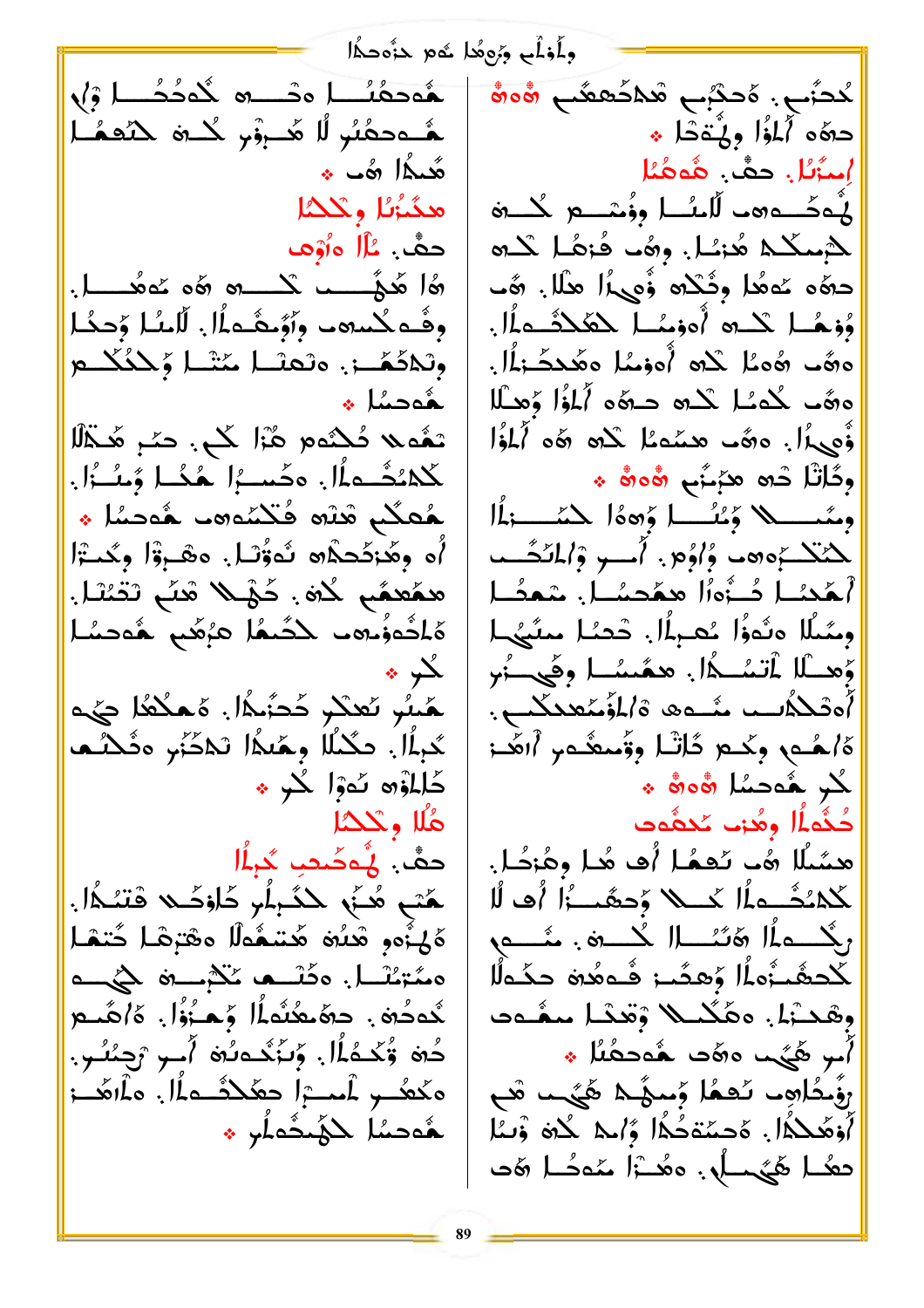وأُفأُبِ وَرُوهُا هُو مِدْوَحَمَّا

بَعْثُ مُعْدَّنُا لَا أَاهُد: ݣُدْ وْهُ: ا ٱلْ، هِقَىعِمَا هُـَ مْكِمًا هُولًا ِيُّ أَ لْمَعَى وُاهَدِ لَكُنَّهُ وَأَعْلَمُوهَدَكُمْ \* كَعنُــا كَرْهْــــرَه هُـٰها الله وتَعكُـــره هُـــع فُذْهُوبٍ. هُوهُعَكِدٍ تَعْلَـٰهُ! هُـٰـهِ كَـٰـِمْ مُكُوْ ٱللَّهُ هُمْلاً ٱلْمَوَّدِدِ ﴾  $\frac{1}{2}$ انگلاه کی ایک حقّْ. ۞ه گەھۇلا لَم مَكْتكَـــ. بــؤوم ەَبــرَهُا . ەَبَرْكــا لمغُنْشًا دَوْهَ بِ. وَتُلَهَّدَ لَمْسُهِ حَكِمِكْمَا أَقْلَ حَدْمُ \* هُهِ وَلَا رُجَّا حَعَّــهِ لَهِ وَمَّجُّـَـاً. أَلَّا وِلْكُلْفَاءِ الْمُسْكَلُواُفٍ. هُبِ أُوفِسْدِ صُعدًا مِنَاسًا. كَمَلُرٍ \* هْمِ شَلا هْتَىٰدًا وِهَتَناهُ أَ. هَتَدَّتْزَا وَحِدَّتُهَاْ. حَيْرٍ وَوَهُمَا وَحِبًا تَنْشَعَبَ حْمَلُو \* دەُنـُـا مُەھُــا وِّھــْلا شَــلا لْمُقَـبِ. فَقَيْمًا فَهِنَّكُمْ فَرِ لَا تُرْبَكُمْ. لَكُو هُّزَا إِسًا قُذْهِ هَبِي. وِلْمَهْمَا كُنْتَ هِنَلْهِ أَلْمَ ئىد ۇملا ھ أَسِدْ هُ٥ هُـنَىٰ. وُرِجُسدْ حيْمَشُـهلُرِ. ەرُەمُدا حْدَدە شَوْكُكُو. أَحدُا كُلِ لِكَنُّهِ هُمُّا مَّتَوْدًا. لِكَالِّهِ \* دَّنِـــرِ أَكُـــا وِهَكْسُــرِ كَــُقُــوْهُـُمْ. ههُم ذُهلًا قُوْهَكُمْ}. وهُه همْشْهَا ڬڲ۫ٮڠٞڡڵؙۥ۪؞ۦ*ٮ*ٚۿڵؠ؞ هعَمًا مُهلَّنَب حفٍّ. حَزْمَهُمْ أَهُدِ لَلأَهُ ا

هُحكَبِ هُـــَّىٰ مَنُسُــا وَقْسِعْــا ەھُەجھُدَّا. ھَى شَىك كِمَار كَكَمَارُ. أُدهُا وُحمَّى هَي وُسعَيِّ مِنْشَا مَّبْأَا حَعَكْفُولُرٍ. كُـع دَّاتْنَا وكُـع أَوُتِّصْلُ. هِ هَلْ وَهَدَّيْ حَمْثُ وَ هَمَّدُهُ!. ەھْكُم شَـــلا إِنْـــم كَـتْكُـــزەھــ . ـلْھَٰـٓـَــَـٰ خَاقُــٰمِ كَالنَّـٰہِ ۚ ہُٰلَھَٰـٰكُاوَٰ۔ ىكە ئەھەملىر خە كُنْمَلُّا وهُزم كَدِهُمِ وُلِمَا يَهْلُمُنَا شَبِيَ بَلْاُ الْمُكْتَّةِ وَسَاءَ مِنْ الْمَلْكَ وَسَاءَ مِنْ وُبِّدُا. وِنَأْلِي نُوفُو كَعْعْدًا مَنْفَا لَكُمْنُشُّدَاً الْمُسْبِوَّةَ لِكْسَدَبُّ وتَعْسَرَا هفُوصُا لِمَعْدِسِيهُ مَلاَصَعُبِهُ لَكُهْلًا شَلْتُهُ كَرِيْهُمْ لَكُلَّةٌ ﴾ هدەً : حَسلُلُ مَكَمَّدُ أَدَه هُنَّى هُلُّلٌ . هعُل وقدهمَمُعَه تعمْل للصُّمُل أُسو لًا صِّيهِ. حَتَّىٰءَ! هُـمْمٍ كَسْتُنَا مْعِ هَيْء مَكْمِلاً. شَيْءَمِ يُسْتَمْعَ مِنْهُمْ هَاتُم أَسِ گُدْمَعْهِ \* وَإِجْزَا تَنْسُلُا وَوُسْعَنْكُتْ حفُّ. کَرِلًا تَالگُور كُم أَوْكُمُا أَآكُمْ شُكُوْ أَثْتَوْهُبْ. هَنُـــهِ لِمُكْنَبِ أَوْكُــا هِنُعَمَّـبِ لَكَعَدُّزُوْهِ ٱلْمُؤْسِقُدِكُم \* ة) أَلَمْا لَاه هِنَّهُا لِكَنفُرِ تَحدًا } هْلُو. إِيْمَا وِقْ كِمَاهِ مَمْنُتْ أَسْلَا لْكُلُّهِ . وَهُعْكُمْ أُدْوَسُبِ أَلْمُؤْسِعْدِكْت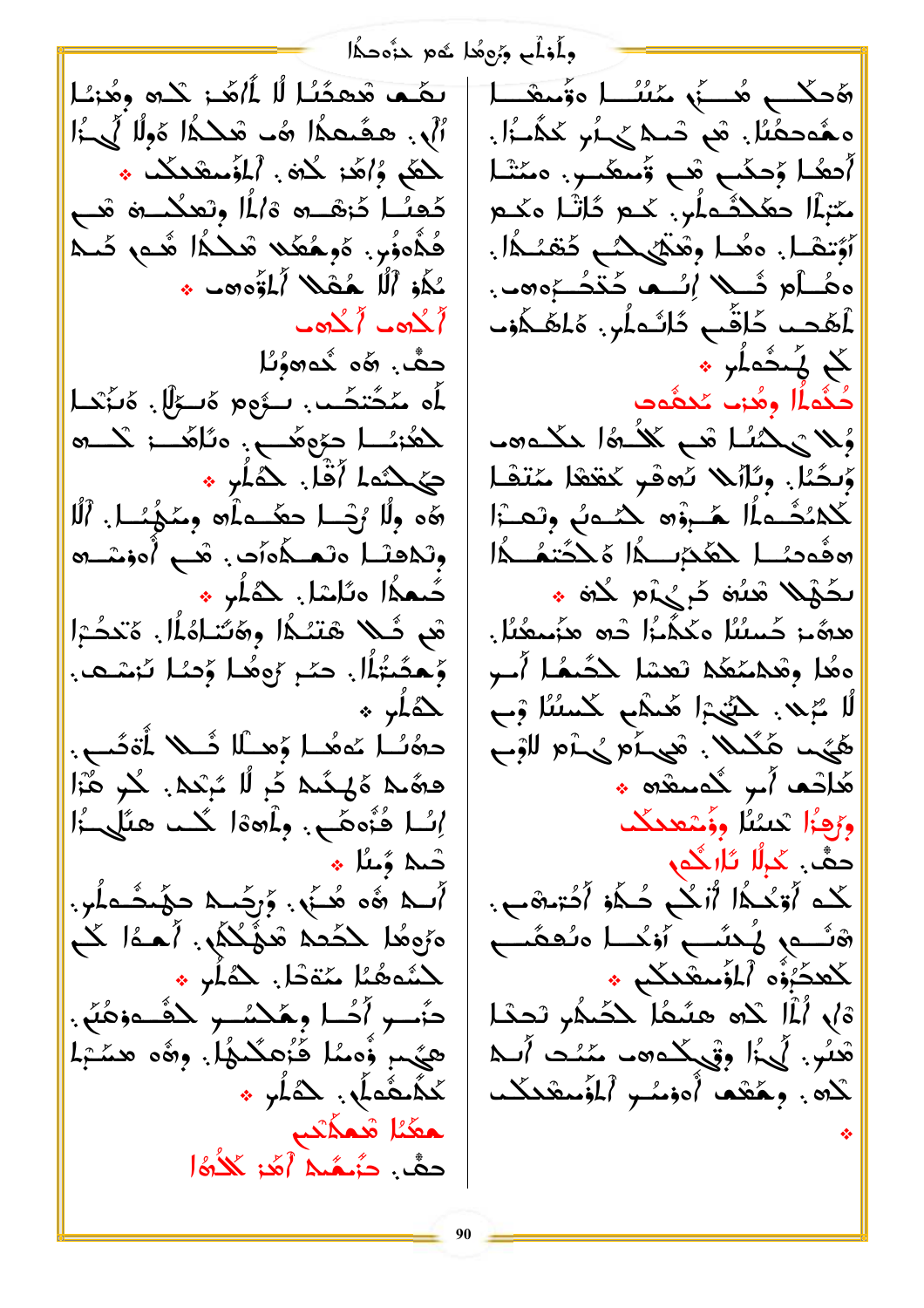وأُوْلُم وَرُوهُا هُو حزَّەحدًّا

دَّمْهُكُمْ أَهَٰذٍ لَكُلُّهُ). وِنْهِءْ أَنَّفُهُوَا: منْسوها هُسن، كَسِلا قُكْسٍ. وَوَمْسْعِرْ حَكْمَثُومُلُو. وِثَكَمْ سَكَمِنٌ كُلُو. سُمَع ەھُە ئَــــەھۈُا ەُوَوِّھ كَشَعُّەدُـــــا. ≫ ولُا ئاڪْ, ٭ ەُوِىَــى ئــەەۋا للثَّلاۋىــو تْـتِىـُدَّا. حَمْدَهُما وِهُمَا دُهِ . مُحكمًا مِعْدَلًا كُنْتَا إِنُـهَا هُجِنَنَـٰهِ مَانِهِ ۖ وَ أَهْبَـٰبِ لًا لمَفْزِهَا مِنْقَصِّبٍ. تَمُّفِي هِلَّا وَّسِعْدَ هَكْدًا هِدًا هِهَا كَمَنْتُنَا. هَكْتَرُوْمًا لَمَوۡفِ لِلۡكَٰفُنِعُـلَ ۚ وِثُلُنُـٰدَمِ لَٰٓكَنَـٰعِ ثَهِ مَنْ وَسُمُسَلَّى وَحُسُمًا وَالْمَجْمَعَةِ وَالْمَجْمَعَةِ وَالْمَجَمَعَةِ وَالْمَجْمَعَةِ وَ  $\frac{1}{2}$ مَعْلَمًا هُـزمًا. وِمُعُلُهَ كَسَهَّمَـدًا. مُنْـم ﻼ ﺻْﺪ *ﯞ*ﯨﻨ*ﺎ.* ﻩْﺪﯨﺌﯩ ﻣﯩﺨُﺘُّﻠُ ﭼ هُوصِيُا كُلِّ مِمَّسُلَ. هَجَلُتُ مَّةَدُّهُا. وَدُوۡرُوۡۖا وَُۙٱ سَّٰلِ وِيُّنۡى ۖ كُـْر دسّمُا ھ هُلًا وزَهِّزًا حڤ. هُةوْا هەُه ڤُتوْمَا حرّەھُا ەَحُرِيْكُەلُّا. ەُحْتِقْدْا ەكْلاەْل تَعمُّـا. تَحمَّـا وُّمعْـا مْع مُنْـا. ەَحشَەتُــا ھَھسُــا. وَسَنْھَــا كُـــح مَّــٰقَاهُمْ وَقُمِعَــٰـٰـەما قُنَّـٰحِ لَّا نَصْلَا ڈەر ومَىْلُدُ 60 كَاھْنَىمْھُلُّا \* ىخَىْا وُتَىاتِيْ } أَهَٰذِ كُمْ خَامِنُا كَعِيلًا كْسِبْبُاْلِ ومَكْلَاحُبِلِ أَبْعَجْهُ بِجَاءٍ مِنْ وَمَحْبِ ەكرېڭـﻪﻟْﺎ. ەكھىگا ماھىھىدا. مِبزُاْلِ وِهَلِلْأَخْلِ هُدَكُمْ رَقُودَةً . وَيُحْكُمُ : oséá Lígé إسرَّبُّل. حقَّ. حرَّه رَجِزًا وَجُل هُـــا كُــــوكَما هدهٌ حكَنـــدكَما هدَّمــــوَكَم وُهِمَّسُل حَهِدَّاَهُ سُنَّرُ کَمِ رُمِ هُوَا

هَ حَقَىمُائِـدْ هَـمَـٰهُ! أَنَّـمٍ خَلَفُونُـا . كُنْتُ أَوشُنْدُوْا بْسَنْنَاهُ وَجَدُنْتُ وَ للَّهُلُمُوَدُّسُمُّا. هَا لَكُلَّتَ وَهُ مِ اهْدِهِ هُوصُلُ کُــِ أُهزُبِي. كُنْــَرَّا إِنْـُمْـا هُدشُه لُدهب \* هُلْحُلُ وِحُصْلًا فَقَعٍ هَٰا لَكُنْتَهِ! ۇھۇھُدەپ ۋادچگەنىھب كېئىلتىلا لجُيءكُما وِتَائِكُمُدُوبِ أَوْسَـٰهُ أَلْهِ . هَكُمَّ أَنْ وَشَدَوْاً حَيْجَدَهَا بِشَيْخَ 30\$ا كْمْكْتْد. مْ كْحْتْد. مْ حْثَابُهْ ا ەق باشقا ھەت ئىستان، أمسو وْالمْنْسِيِّى، وُتُماتَسْلا خَاوْخُسَا. وحُصْلًا . ٥ أَأَهَ هَٰا حَدْثَوْهِ . ٥ شَمْعُهُ كهُــه أَهِمُّــه، وتُوجِّمــة هُــزم لْكَتّْبِلُرِ. خَلّْوَحَـــد قَتْنَــدًا وُاصِـلًا فَي زُين وهُدوسُا دُرمُيڤُ ولُين ەْھىكامىا كُۆكتە كېڭىكلا ئۆھكىل لِكُمُنْثَانِ گُنْزَا ﴾ ألمحْد الْمُدعَّا حقّْ. مْقْضّْ ەْشْمُ%ت حكَّوْكُمْ مَكْتُلْ. تْݣُەھ حَثَّلا كْتُلْ. أَسِيهِ هُسْنَا هُسُل كُلِّي. حَتَّمِيعُمِينِ هاتُكُم \*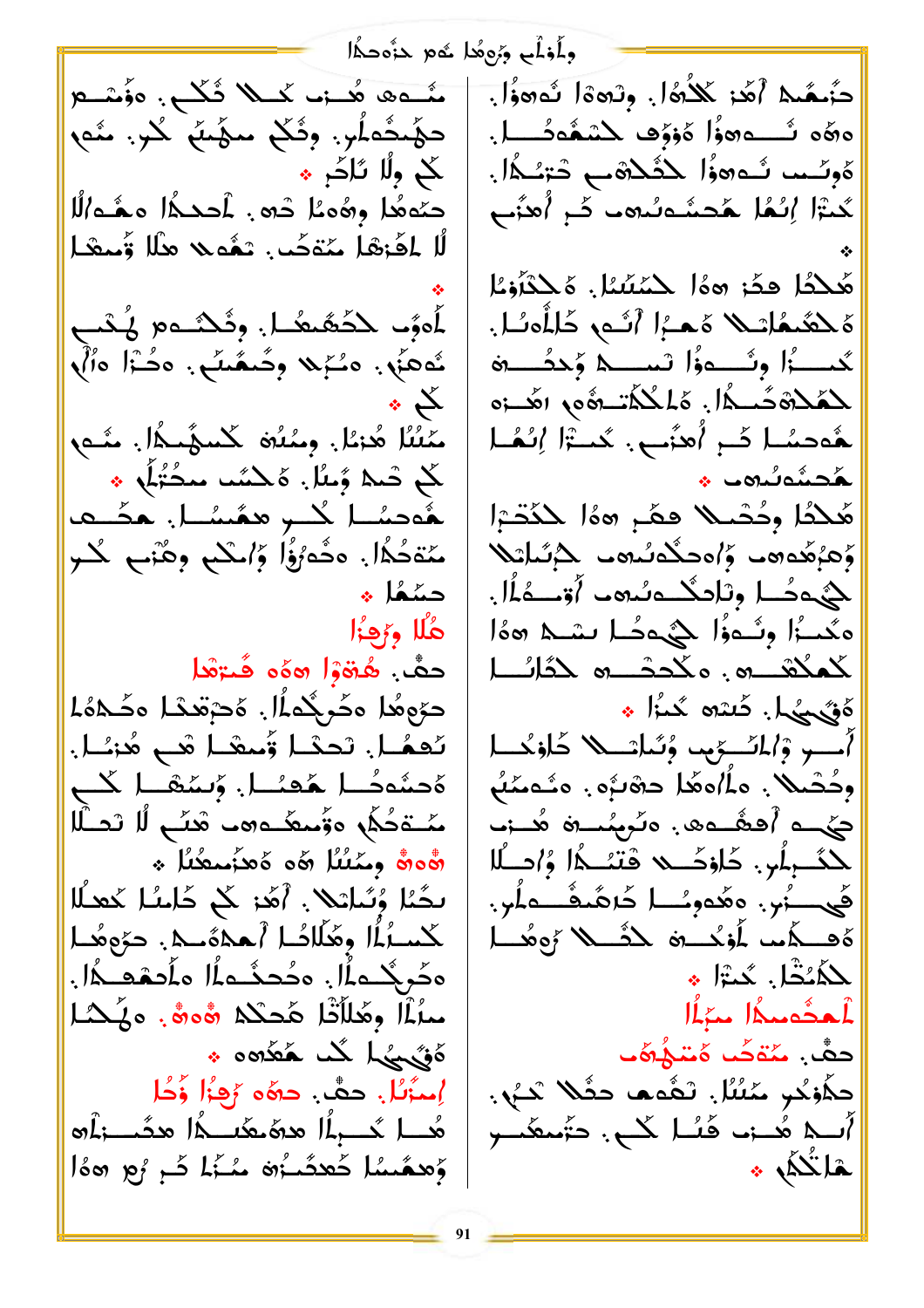وأُفأُبِ وَرُوهُا هُو مِدْوَحَمَّا

حَمَّمُنُا هُنُد هُـرُ هُـأَمْ. وِكَــلا ثُەزىمىُا وِنُەزُا عُكُاب ەُحِنُّەزُا ھِمَّىكُا وُلُمْ. إِنَّـهَ شَاهَا وَاللَّهُ وَاللَّهُ وَاللَّهُ وَاللَّهُ مِنْ اللَّهُ وَالِيَّاسُ دَّعَهُمَا وِثَمِئْعُا \* تَّةَهْا مَتَّتِمًا مَّقْتُمًا. كُحَّنِّبِ خَرِهُـما لْهَكْسُلًا. وْسكْسِطْ هُنسُلْ هُلْعُسْلَ يُّەكَـــەھ بْ كَعَلَـــم وَوُسْعَدُـــة. شَ هِهُعِصًا هُعِمَّعُاً كُلُّهِ. مُا وَهُوْا وَّىنُا ومِّىلًا. ۞حُلُمْ ۞حُبْنَا هَٰكُكُومَاً!. ەمنىڭا ولا حُدُّى \* كُثْمَلُّا وهُن كُنفُوت ونُكْتُ لَّاسُلَّا وَٰلِيَّقُبْ ثَعْفُلَ وَٰاٰوَكُلَّا كَافِكْل ولُّا مُرْهَد مْنْـْرَه لُّا حْقْنْفَدَّىْل ەلْلىكسَبُوۋا ەڭگى لَلىنُىل وُحْتَحِنْـدُال أَهْلُكَ تَتَعَفَّــــــةَ ﴾ وَحــــــةُ وَالْمَعَلَّا يُّ2هتُ نُدَوُّا نُفْلاً أُثْرِ \* مرح لتُرحّ رمكُمْ ربْعُ بِنْمَ عَمَدَ كَـٰهُ وَّٰىئًا. كَاٰلْنَا وَٰىئِهِـٰهِ أَٰفٌ وَّٰهُـٰدًا وًْكَرْدَاه عْمَدًا. هُــا وكْرِكْحِــدًا هَ حَدَّدَمِيزُنُــا وِدَّـــــــلا يُــــدَو أُنـــــد. ىنگە ئۇسقىش ئىملا ھۇيتۇس كىر  $\int_{\Delta}$ قثيره وتمفل حفٌ. هُومُنْا هَيْب سهُنه دُــوٖ أَه مُعْظَا مَعْنَا ومَّةَصَلَّ هَرْجِئْكَ صُغُلَّا هُوَ وَجَزَّكَ حكَّمهُا ولَّا أُمْوَسُلَ. مِمَّا أَأَيْدِ إِنَّا مْعَ عْدَهُا وِوَّىئًا. هُم هُ٥ سُدوُّا وِهَيْمِىب بْ هَأَلْكُمَا. وْهِ هَشْدَه وْرِيْكْلْحُسِ هُــَّنِ دَدَرًا. أُسو وَالْحَفُّةِ كُحَيَّا وَوُوسًا داُەتنىشى ھىكرېڭىشى ھىسىرا هَ كَمَنْقُدِهِ مَدْهَدٌ أَنْ قَا حَزَّمَ مِنْ وقَزْهُنْ كَثَرِلُمْ هُجَرْهِ هُدْ وَهَزْهُدِنَ ـمكْتشا فَعْبِه لَكَ وِوِّضُم ـ*أَا*وُّاضُـهر. هُـــــو حَـــــُ إِلّــمُــــــــا وَحَتَـفُـــا هنگهگه : حرِّهِهُا مَحْرِبُهُمَّا أَسُّب هَدَأَهْدًا. تَعْمُلُ هَدَّ زَهاً أَسْرَةُه ولُمحُـا كُـ ۞ ۞ رجَّــا حُــمِ كَلَـٰ ۞ ا أؤحده أبو تناهقا له |هُذُه أَل وهُن، أَهْنُو لًا نَحدًا أَسر كَذَّسْأَ لِمُّـءَهِدًا ومَّتُـٰا لَّاحُرُهُمْ. ههَٰٮ کُمْ هُنِڡ هُنْا مُنْتَا. ەتىمكىر خَالمۇا وِرَةەْتا. لَا تَعْبُر شَى يْء نُهوًّا. أَلَّا رَجَّى وِلَّا تَـثُّه& لَكْفَ. هَا هُم هُوَدًا هُنْبُمْ حَنَّبٌ كُلِّ أَحْمَدًا ۖ  $\triangle$  Agoha/ $\hat{\theta}$ ْهُوْصِبًا ۚ كُلِّ وُحَكِّنٍ وُّسْعَمِنٍ ۚ مُخُرًّا وتُسطَّده مِصْدُ السَّلْمُ مِنَّاسِمِ مِنْسَمِ مِنْسَمِ لْمُتّْبَّبِ حَهُّحْمَلُرٍ هَفُا حَتَّمَعُب هْلِتُكُمْ فِي لَا هُـــــزم لِمُوهْـــــزم حَكَمِ النَّامِ الْمَكْلِ مِنْ الْمُهْرَضُ مِنْ الْمُهْتَوَاتِ َحۡرِكۡدَٰ؎ِ. ٱلۡا تَعۡكُـٰم ۚ كَٰلَمۡتَـٰمَٰنِ. ەھْم كَعُْىلُو لْلاَحْتَىشُمْ) الإمالكا هُنَّى حقُّ . هُتَوْا أُقُتْقُوسُوت ﴾ هَــِ حَرْهُــا وِّتَدْسُـاً. ٱمكَـــع اِسُقُــا ەقىدىكىدەً ب م م م رە مى مىلائى ا